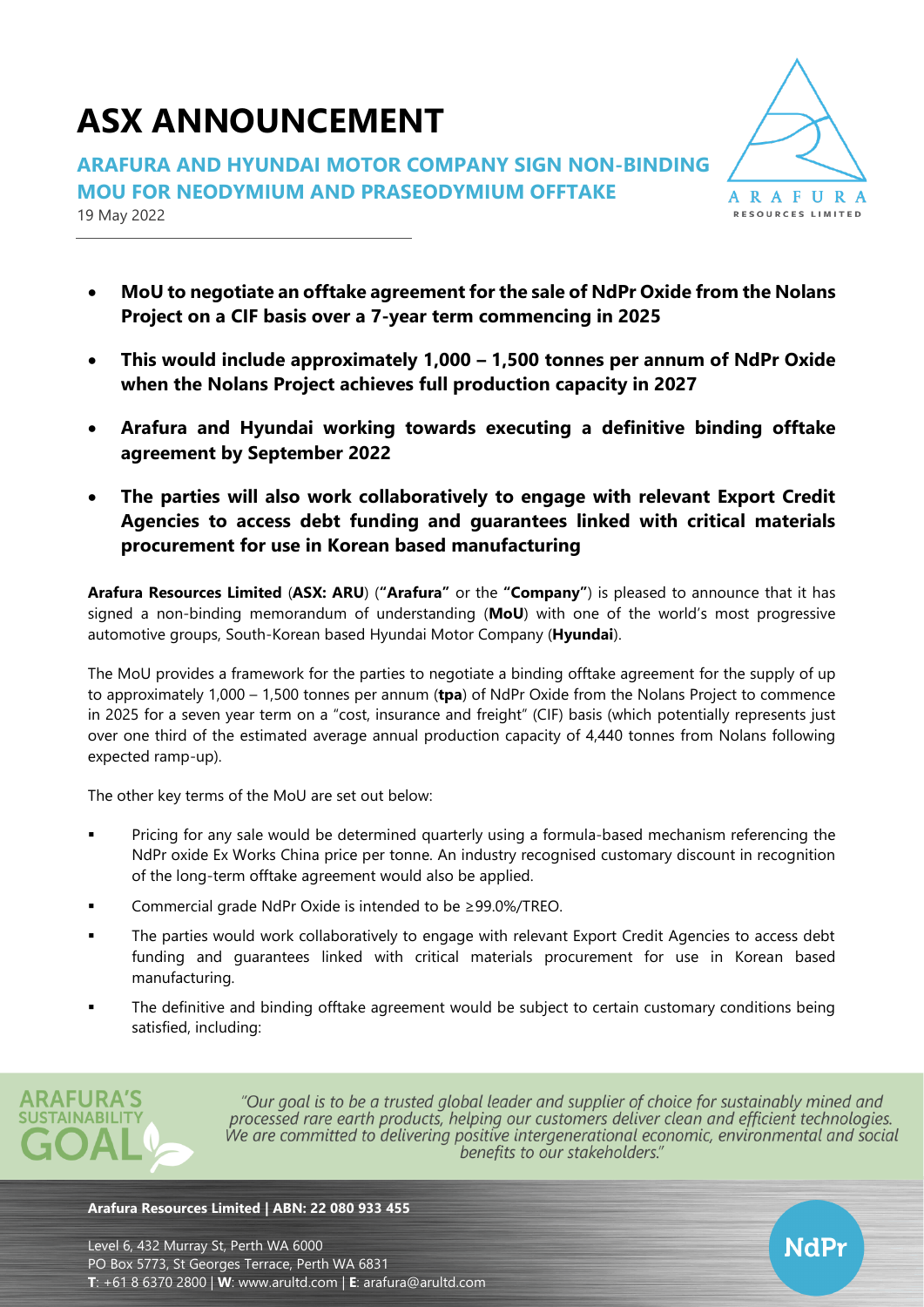

# 19 May 2022 | **ASX Announcement ARAFURA AND HYUNDAI MOTOR COMPANY SIGN NON-BINDING MOU FOR NEODYMIUM AND PRASEODYMIUM OFFTAKE**

- Arafura securing project finance to develop the Nolans Project (which will include a Mine, Beneficiation and Rare Earth Processing Plant and Rare Earth Separation Plant); and
- completion of construction, development and commissioning of the Nolans Project.

Arafura and Hyundai will work towards agreeing terms and executing a definitive binding offtake agreement by September 2022.

The signing of the MoU follows the Joint Statement of Cooperation signed by Arafura and Korea Mine Rehabilitation and Mineral Resources Corporation (KOMIR) on 28 February 2022, which recognises the strategic importance of Australian critical minerals projects supporting Korea's industrial development and participation in electrification and renewable energy economies.

Arafura's offtake strategy for the Nolans Project has been to target automotive original equipment manufacturers (OEMs) from geographic regions with supportive export credit agencies, working with customers that are strategically aligned with the Company's value proposition of supply chain diversification, product traceability and security of supply with high ESG standards.

Hyundai has demonstrated its global leadership and commitment towards an EV future by securing the critical minerals to de-risk its permanent magnet supply chain and Arafura welcomes Hyundai's interest in potentially becoming a foundation customer.

Arafura continues to advance its engagement with a range of other parties interested in long-term offtake from the Nolan's Project that are aligned with its offtake strategy.

As detailed in the Company's Project Update released to ASX on 11 May 2021, and subject to project financing, completion of construction, development and commissioning of the Nolans Project, Arafura expects first production of NdPr Oxide in 2025 with annual production expected to ramp up to 4,440 tpa in 2027 (refer to ASX Announcement Dated 11 May 2021). The front-end engineering design (FEED) initiated in August 2021 remains on track, targeting tender for a fixed price construction contract which will be the basis of making a Final Investment Decision, which is expected in the second half of this calendar year.

Commenting on the MoU, Arafura's Managing Director, Gavin Lockyer, said: *"The signing of the MoU represents a fantastic outcome and validates the Tier-1 credentials of the Nolans Project as one of the world's premier next generation NdPr ore to oxide projects. The Nolans Project is strategically significant for Tier-one customers as it offers scale and supply chain diversification and security that will underpin their EV technologies".*

# **About Hyundai Motor Company**

Established in 1967, Hyundai Motor Company is present in over 200 countries with more than 120,000 employees dedicated to tackling real-world mobility challenges around the globe. Based on the brand vision 'Progress for Humanity', Hyundai is accelerating its transformation into a Smart Mobility Solution Provider. The company invests in advanced technologies such as robotics and Advanced Air Mobility (AAM) to bring about revolutionary mobility solutions, while pursuing open innovation to introduce future mobility services. In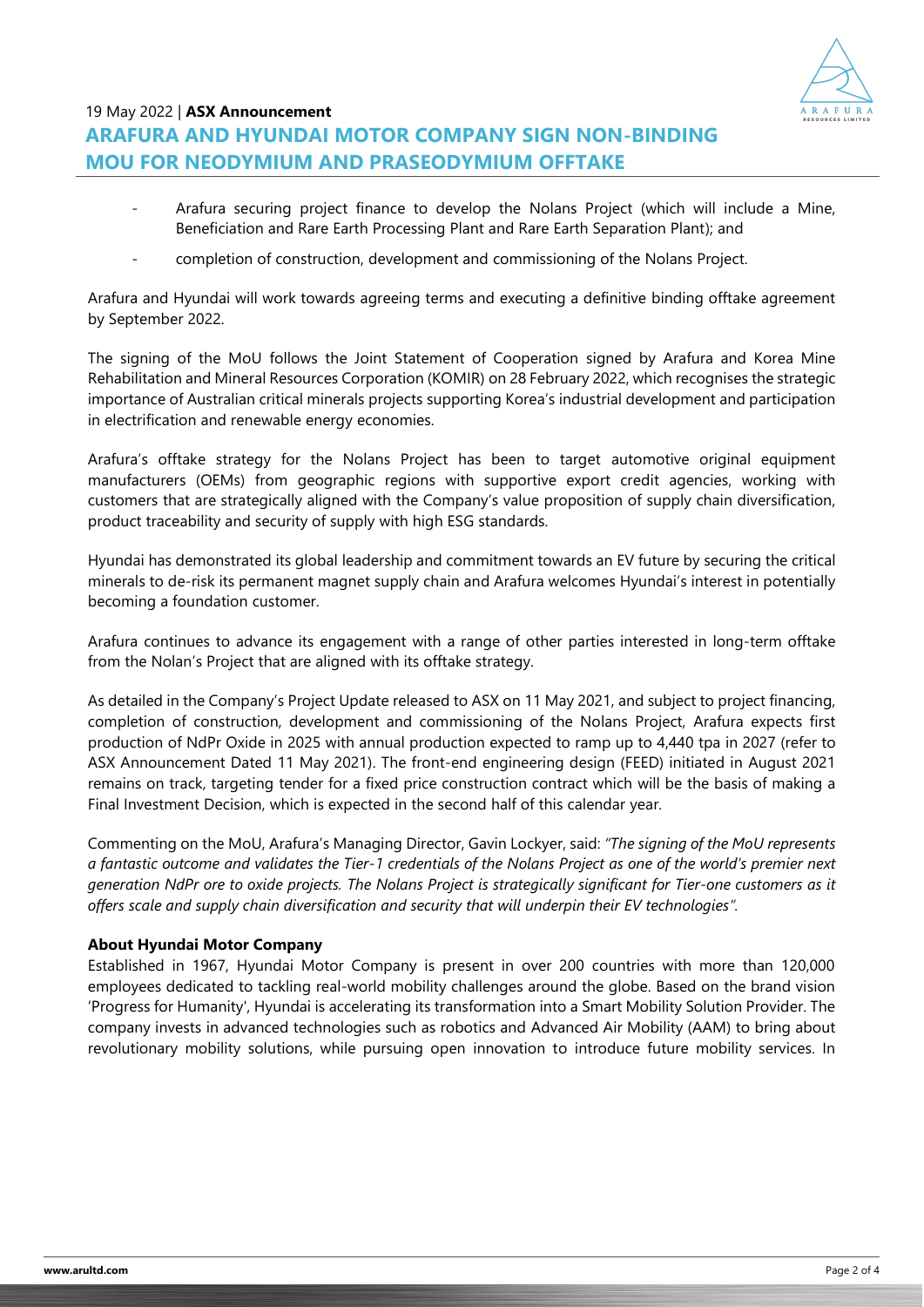

# 19 May 2022 | **ASX Announcement ARAFURA AND HYUNDAI MOTOR COMPANY SIGN NON-BINDING MOU FOR NEODYMIUM AND PRASEODYMIUM OFFTAKE**

pursuit of sustainable future for the world, Hyundai will continue its efforts to introduce zero emission vehicles equipped with industry-leading hydrogen fuel cell and EV technologies.

## **About the Nolans Project**

Arafura's Nolans Project is a rare earth ore to oxide mine and processing facility in the Northern Territory. The project is Australia's first vertically integrated rare earths operation, where its single site mining and processing operations (including waste disposal) will provide a secure and traceable supply chain to meet domestic and international economic and security interests and the ESG needs of global customers. Nolans has received Major Project Status from the Northern Territory Government (refer to ASX Announcement dated 31 July 2020) and has received support from Federal Ministers (refer to ASX Announcement dated 13 May 2021). In 2021, Arafura received conditional letters of support for debt facilities from Export Finance Australia (EFA) and the Northern Australia Infrastructure Facility (NAIF) for \$200m and \$100m respectively (refer to ASX Announcements dated 7 May 2021 and 18 June 2021). In March 2022, Arafura was awarded grant funding of \$30m under the Federal Government's Modern Manufacturing Initiative (MMI) (refer to ASX Announcement dated 16 March 2022).

#### **Production Targets and Forecast Financial Information**

The information in this announcement that relates to production targets and forecast financial information is extracted from the Company's ASX announcement dated 11 May 2021 (Nolans Project Update). The production target is based on 12% Proved Reserves, 62% Probable Reserves and 26% inferred resources as reported in the Company's ASX announcement dated 11 May 2021. There is a low level of geological confidence associated with inferred mineral resources and there is no certainty that further exploration work will result in the determination of indicated mineral resources or that the production target itself will be realised. Arafura confirms that all material assumptions underpinning the production target and forecast financial information derived from the production target set out in the Company's ASX announcement dated 11 May 2021 (including any assumptions referred to in the Company's ASX announcement dated 11 May 2021 that were sourced from the DFS as set out in the Company's ASX announcement dated 7 February 2019 (Nolans Project Definitive Feasibility Study) or from the Updated Mining Study as set out in the Company's ASX announcement dated 16 March 2020 (Major Increase in Mine Life for the Nolans Project)), continue to apply and have not materially changed.

#### **Forward Looking Statements**

This announcement includes forward-looking statements. These statements relate to Arafura's expectations, beliefs, intentions or strategies regarding the future. These statements can be identified by the use of words like "will", "progress", "anticipate", "intend", "expect", "may", "seek", "towards", "enable" and similar words or expressions containing same. The forward-looking statements reflect Arafura's views and assumptions with respect to future events as of the date of this announcement and are subject to a variety of unpredictable risks, uncertainties, and other unknowns. Actual and future results and trends could differ materially from those set forth in such statements due to various factors, many of which are beyond our ability to control or predict. Given these uncertainties, no one should place undue reliance on any forwardlooking statements attributable to Arafura, or any of its affiliates or persons acting on its behalf. Arafura does not undertake any obligation to update or revise any forward-looking statements, whether as a result of new information, future events or otherwise. Neither Arafura nor any other person, gives any representation, warranty, assurance, nor will guarantee that the occurrence of the events expressed or implied in any forward-looking statement will actually occur. To the maximum extent permitted by law, Arafura and each of its advisors, affiliates, related bodies corporate, directors, officers, partners, employees and agents disclaim any responsibility for the accuracy or completeness of any forward-looking statements whether as a result of new information, future events or results or otherwise.